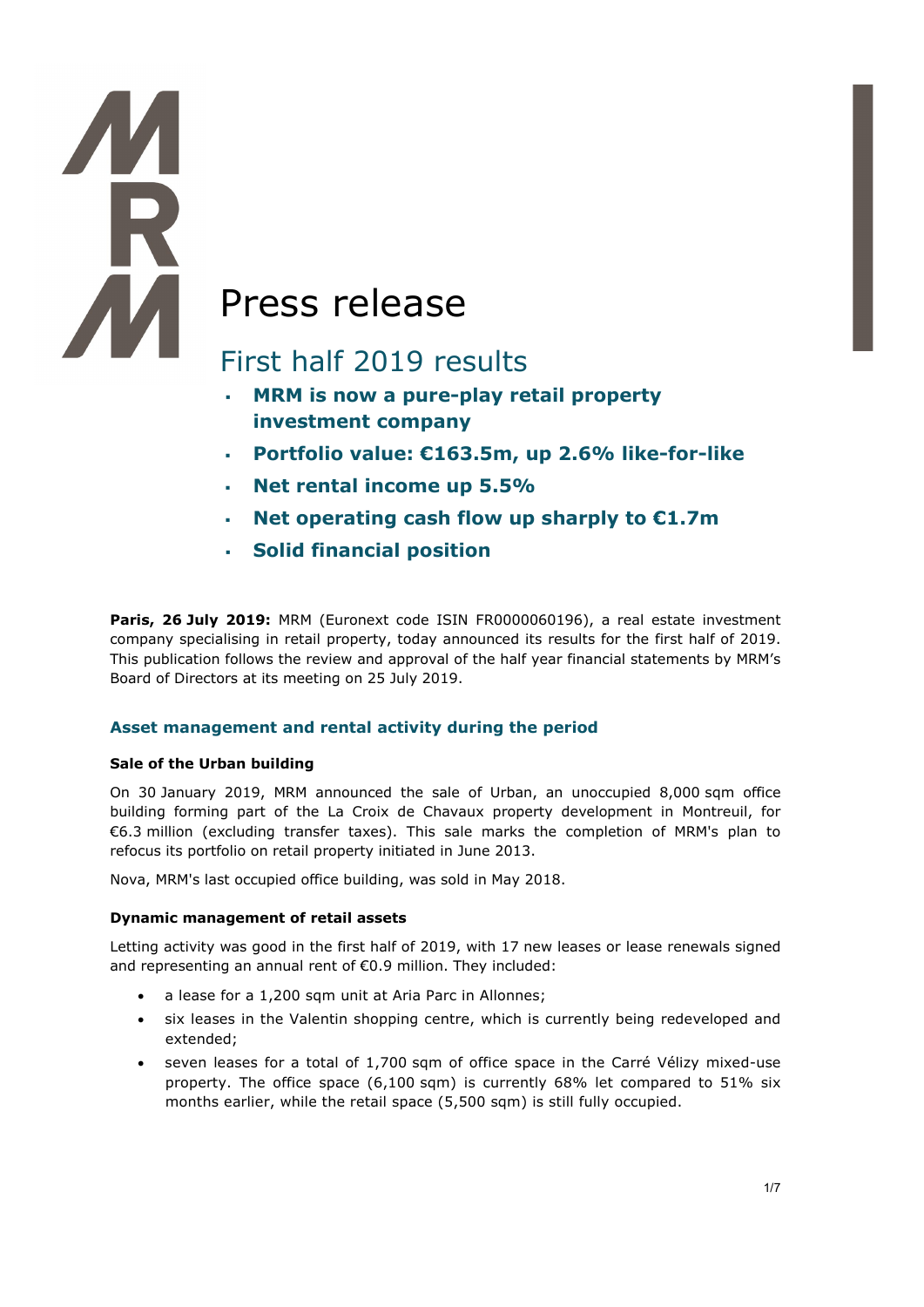The **occupancy rate**[1](#page-1-0) for the entire portfolio space stood at 84% at 1 July 2019, unchanged from 1 January 2019. The financial occupancy rate rose from 83% at 1 January 2019 to 84% at 1 July 2019. The positive impact of the arrival of new tenants was offset by two lease terminations during the first half. Leases signed but not yet effective at 30 June 2019 represent an increase of 300 bps in the physical occupancy rate and 220 bps in the financial occupancy rate.

**Annualised net rents** were nearly stable at €8.1 million at 1 July 2019 (-0.6% compared with 1 January 2019). This change mainly reflects the temporary closure of the Valentin shopping centre Cafeteria (1,000 sqm) pending its move to a new unit in the centre extension currently being built. Leases signed but not yet effective at 30 June 2019 represent additional annualised net rents of €0.7 million.

| €m                         | 30 June<br>2019          | 31 December<br>2018 | Change<br>reported | Change<br>like-for-like <sup>2</sup> |
|----------------------------|--------------------------|---------------------|--------------------|--------------------------------------|
| Retail                     | 163.5                    | 159.3               | $+2.6%$            | $+2.6%$                              |
| Offices                    | $\overline{\phantom{a}}$ | 5.4                 | $-100.0\%$         | -                                    |
| Portfolio value (excl. TT) | 163.5                    | 164.7               | $-0.6\%$           | $+2.6%$                              |

#### **Increase in portfolio value on a like-for-like basis**

At 30 June 2019, the portfolio comprised only **retail assets**, the scope of which did not change during the first half. Its value stood at  $\epsilon$ 163.5 million at 30 June 2019, up 2.6% compared with 31 December 2018. This growth resulted in part from investments made in the first half and in part from a moderately favourable capitalization rate effect on some assets due either to an improvement of their rental situation or to progress in investments made during the period.

On a reported basis, i.e. including Urban, MRM's last remaining office building which was sold in January 2019, the portfolio value declined slightly by 0.6% compared with 31 December 2018 (€164.7 million).

**Investments** made during the first half amounted to €3.0 million, mainly relating to:

- Continued redevelopment/extension works on the Valentin shopping centre, due for completion in the second quarter of 2020;
- Renovation and repositioning of Galerie du Palais in Tours during the first half, now renamed Passage du Palais. The customer pathway has been redesigned and services improved to create a true city-centre living place that meets the needs of the town's residents.

<span id="page-1-1"></span><span id="page-1-0"></span><sup>&</sup>lt;sup>2</sup> Adjusted for the asset sale in first half 2019



<sup>&</sup>lt;u>.</u>  $<sup>1</sup>$  Calculated on the basis of total lots including those held strategically vacant</sup>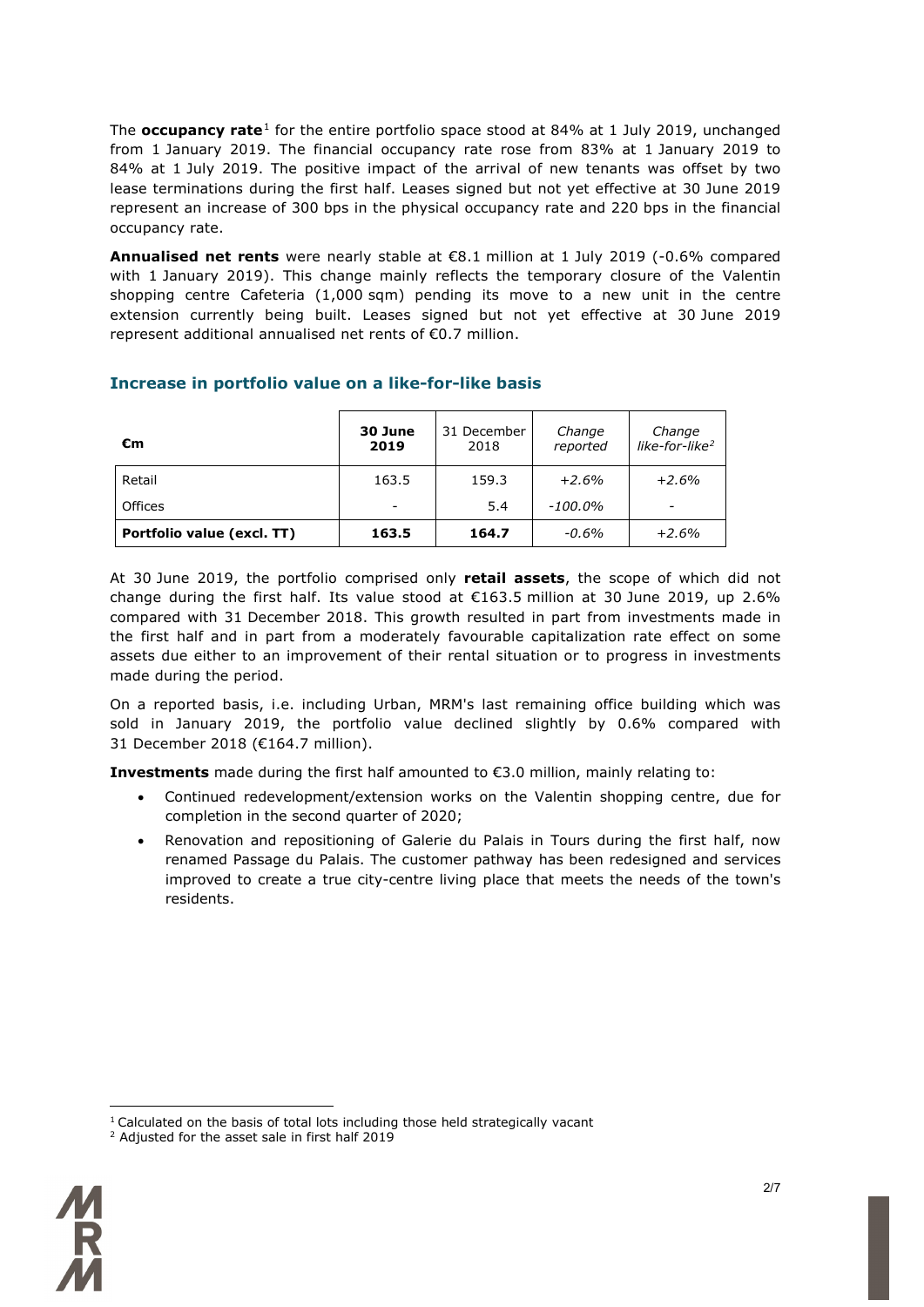#### **Net rental income up 5.5%**

| €m                                                                                           | H1 2019                 | H1 2018                 | Change<br>reported                 | Change<br>like-for-like $3$ |
|----------------------------------------------------------------------------------------------|-------------------------|-------------------------|------------------------------------|-----------------------------|
| Retail                                                                                       | 4.6                     | 4.3                     | $+7.0%$                            | $+7.0%$                     |
| Offices                                                                                      | 0.0                     | 0.8                     | $-100.0\%$                         | -                           |
| <b>Gross rental income</b>                                                                   | 4.6                     | 5.1                     | $-9.6%$                            | $+7.0%$                     |
| Non-recovered property<br>expenses, of which:<br>Retail<br>$\bullet$<br>Offices<br>$\bullet$ | (1.2)<br>(1.1)<br>(0.1) | (1.8)<br>(1.3)<br>(0.5) | $-36.3%$<br>$-19.4\%$<br>$-82.0\%$ |                             |
| <b>Net rental income</b>                                                                     | 3.4                     | 3.2                     | $+5.5%$                            |                             |

Revenues for first half 2019 correspond entirely to **gross rental income** from retail assets that increased by 7.0% to  $\epsilon$ 4.6 million. Growth was driven mainly by the impact of new effective leases, including the high street store in Reims. Rent indexation also had a positive albeit moderate impact.

Reported gross rental income fell by 9.6% compared with first half 2018, which included €0.8 million of rent from the Nova office building until 15 May 2018, when it was sold.

The significant 36.3% decline in non-recovered property expenses in first half 2019 compared with same period last year was due to:

- The favourable impact of the sale of Urban, which was vacant, and Nova, which was 80% occupied;
- Retail lettings and work on reducing property expenses on some retail assets.

All in all, the decrease in non-recovered property expenses more than offset the decline in reported gross rental income. Consequently, **net rental income** rose by 5.5% to €3.4 million versus €3.2 million the previous year.

#### **Net operating cash flow[4](#page-2-0) up 49%**

| €m                                  | H1 2019 | H1 2018 | Change    |
|-------------------------------------|---------|---------|-----------|
| <b>Net rental income</b>            | 3.4     | 3.2     | $+5.5%$   |
| Operating expenses                  | (1.3)   | (1.4)   | $-9.7%$   |
| Other operating income and expenses | 0.2     | 0.2     | $-2.9%$   |
| <b>EBITDA</b>                       | 2.3     | 2.0     | $+16.0\%$ |
| Net cost of debt                    | (0.6)   | (0.8)   | $-27.7%$  |
| Net operating cash flow             | 1.7     | 1.1     | $+49.0\%$ |

<sup>&</sup>lt;u>.</u> <sup>3</sup> The change in revenues is calculated on a like-for-like basis by deducting the rental income generated by acquired assets from the revenues reported for the current year and deducting the rental income generated from assets sold from the revenues reported for the previous year.

<span id="page-2-1"></span><span id="page-2-0"></span> $4$  Net operating cash flow = consolidated net income before tax adjusted for non-cash items.

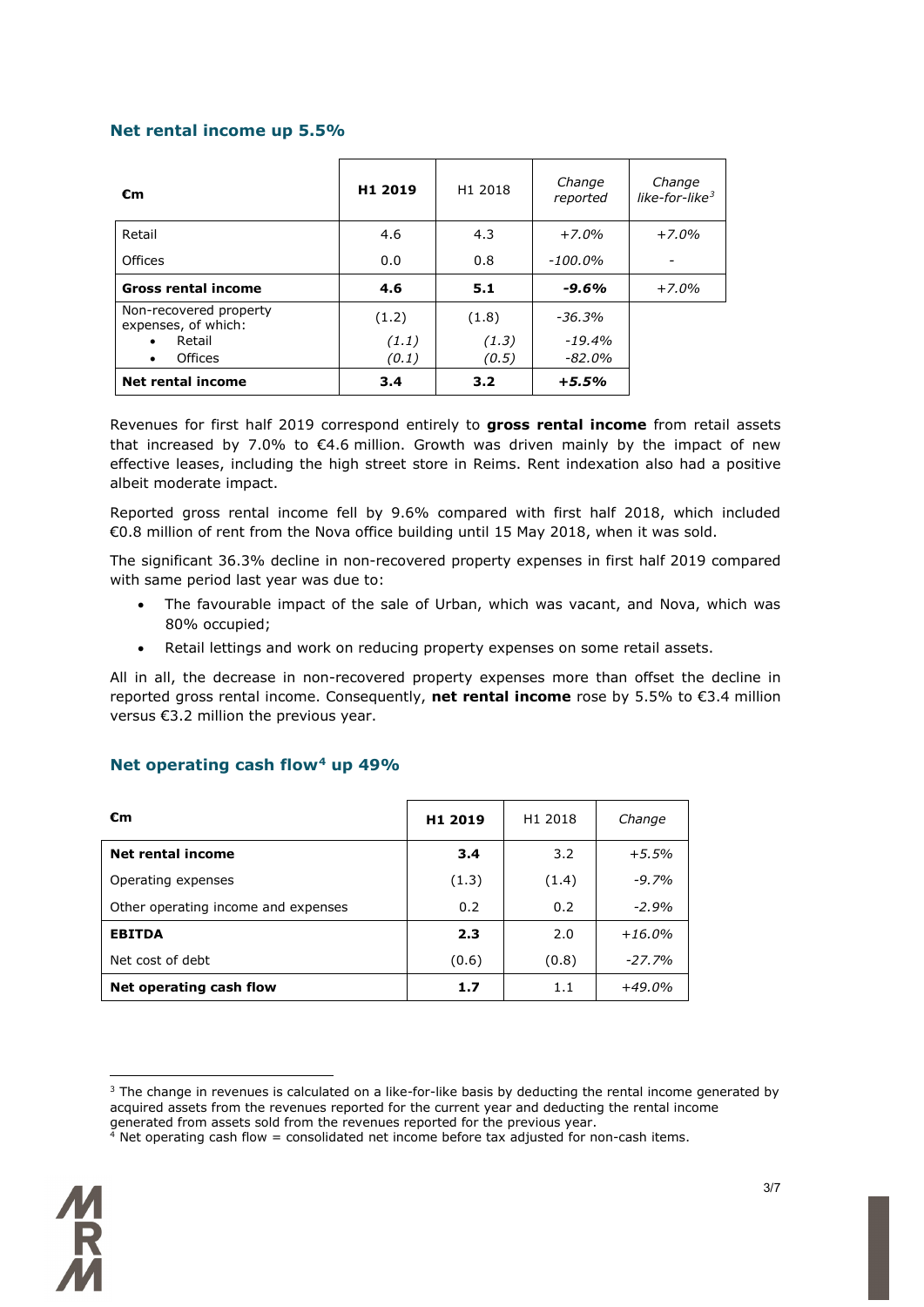**EBITDA** amounted to €2.3 million in first half 2019 compared with €2.0 million in first half 2018, an increase of 16.0% driven partly by growth in net rental income and partly by a reduction in operating expenses.

Net cost of debt decreased to €0.6 million compared with €0.8 million in first half 2018, reflecting the reduction in debt following the sale of Nova.

Consequently, **net operating cash flow** rose sharply by 49.0% to €1.7 million compared with €1.1 million in first half 2018.

#### **Positive operating income and net income**

Operating expenses decreased by 9.7% in first half 2019. Recognition of non-recurring lease penalties, which made up the bulk of the  $\epsilon$ 1.6 million positive net balance of other operating income and expenses, was offset by the write-down of the corresponding receivable.

All in all, the reduction in operating expenses combined with growth in net rental income led to a sharp 29.9% increase in **operating income before asset sales and change in fair value**.

After deducting investments during the period, the rise in appraisal values resulted in a positive change in the portfolio fair value of €1.2 million compared with a negative change in first half 2018.

Net financial expense amounted to €0.7 million compared with €1.1 million in first half 2018.

Consequently, **consolidated net income** for first half 2019 came to a €2.4 million profit compared with a loss of €4.9 million in the same period the previous year.

The simplified income statement is attached in an appendix.

#### **Solid financial position**

**Gross debt** stood at €73.2 million at 30 June 2019 compared with €74.1 million at 31 December 2018. No significant loan repayments fall due before end 2021. At 30 June 2019, 85% of debt was fixed-rate, with an average cost of debt down 19 bps (156 bps in first half 2019 compared with 175 bps in first half 2018).

Cash and cash equivalents at end-June 2019 amounted to  $\epsilon$ 11.9 million compared with €13.5 million at 31 December 2018. The net LTV ratio was 37.5% compared with 36.8% six months earlier.

MRM has an available credit line of €6.3 million for partial financing of capital expenditure.

Taking into account the dividend<sup>5</sup> paid in first half 2019 in respect of financial year 2018 (€4.8 million), net operating cash flow generated during the first half (€1.4 million) and the positive change in fair value of the portfolio (€1.2 million), **EPRA NNNAV** came to €100.2 million compared with €102.7 million at end-December 2018 (see table in appendix).

<span id="page-3-0"></span><sup>&</sup>lt;u>.</u> <sup>5</sup> Distribution of premiums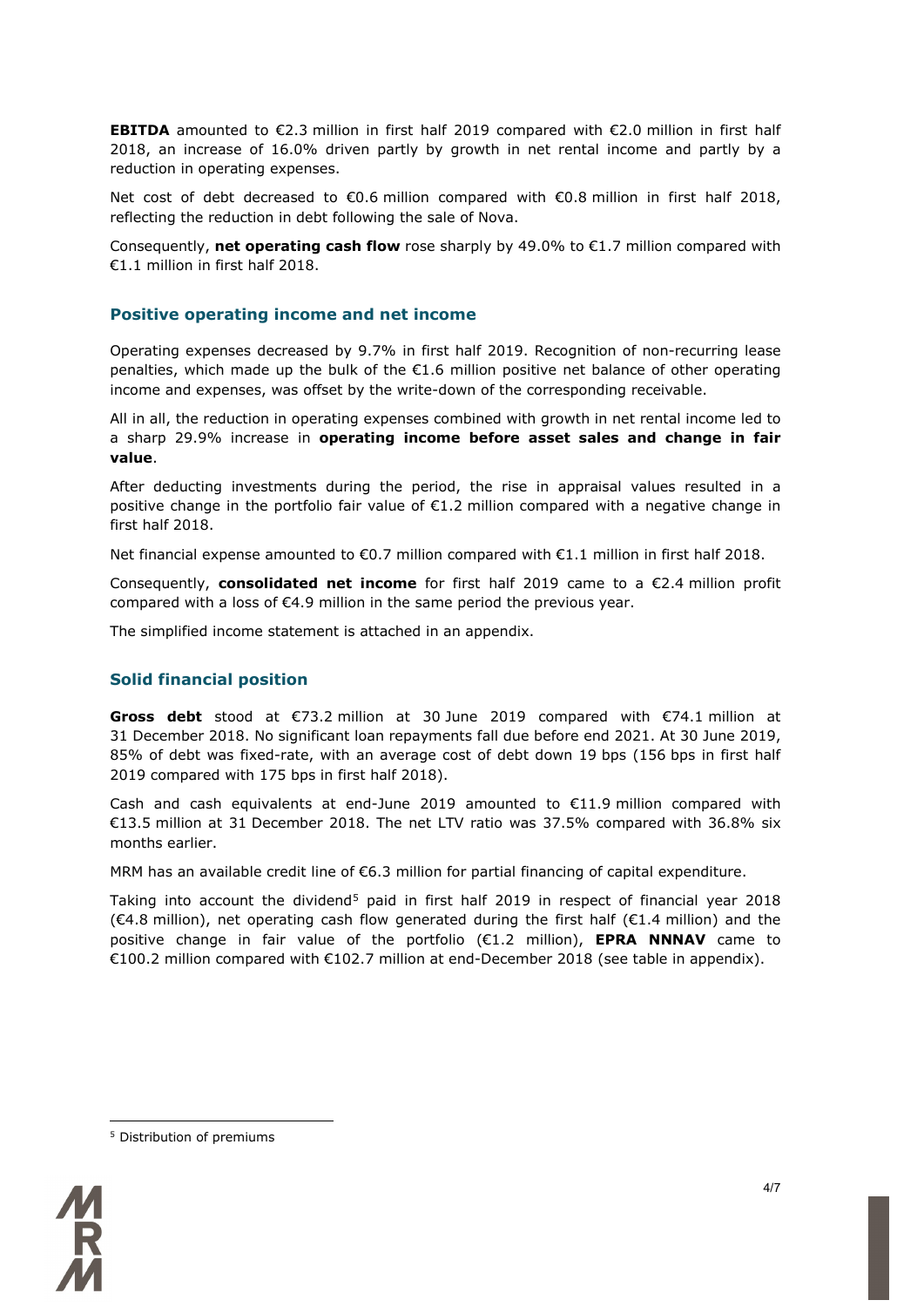#### **Outlook**

MRM is carrying on the final phase of its €35.5 million investment plan initiated in 2016 and devoted to seven of its nine retail property lines. All the renovation and extension programmes have been committed on a staged basis. Five have already been completed (Halles du Beffroi in Amiens, Sud Canal in Saint-Quentin-en-Yvelines, Carré Vélizy in Vélizy-Villacoublay, Aria Parc in Allonnes and Passage du Palais in Tours). At 30 June 2019, investments remaining to be paid totalled €12.4 million.

All in all, out of the 6,900 sqm of additional space that are part of the investment plan, 4,300 sqm have already been built or acquired, bringing MRM's total retail portfolio<sup>[6](#page-4-0)</sup> to 85,000 sqm at end-June 2019.

At 30 June 2019, the works that have yet to be carried out include:

- Completion of the 1,000 sqm redevelopment and 2,600 sqm extension of the Valentin shopping centre, MRM's biggest investment programme, the shell units being due to be delivered to the lessees in the second quarter of 2020 for public opening in the third quarter of 2020;
- The smaller redevelopment program on the ground floor of Passage de la Réunion in Mulhouse.

The investment programme is due to be completed at the end of first half 2020. Beyond then, MRM will pursue letting, re-letting and tenant rotation activities, confirming its target of total annualised net rents in excess of €10 million, based on an assumed physical occupancy rate of 95%. This target is based on the current portfolio excluding acquisitions and disposals.

#### **Calendar**

Third quarter 2019 revenues will be published on 8 November 2019 before market opening.

#### **About MRM**

MRM is a listed real estate investment company that owns and manages a portfolio of retail properties across several regions of France. Its majority shareholder is SCOR SE, which owns 59.9% of share capital. MRM is listed in Compartment C of Euronext Paris (ISIN: FR0000060196 - Bloomberg code: MRM:FP – Reuters code: MRM.PA). MRM opted for SIIC status on 1 January 2008.

#### **For more information:**

**MRM** 5, avenue Kléber 75795 Paris Cedex 16 France T +33 (0)1 58 44 70 00 [relation\\_finances@mrminvest.com](mailto:relation_finances@mrminvest.com) Isabelle Laurent, **OPRG Financial** T +33 (0)1 53 32 61 51 M +33 (0)6 42 37 54 17 isabelle.laurent@oprgfinancial.fr

**Website: www.mrminvest.com**

<span id="page-4-0"></span><sup>&</sup>lt;u>.</u>  $6$  Plus 1,000 sqm temporarily closed in the Valentin shopping centre pending completion of the Redevelopment stage of this project.

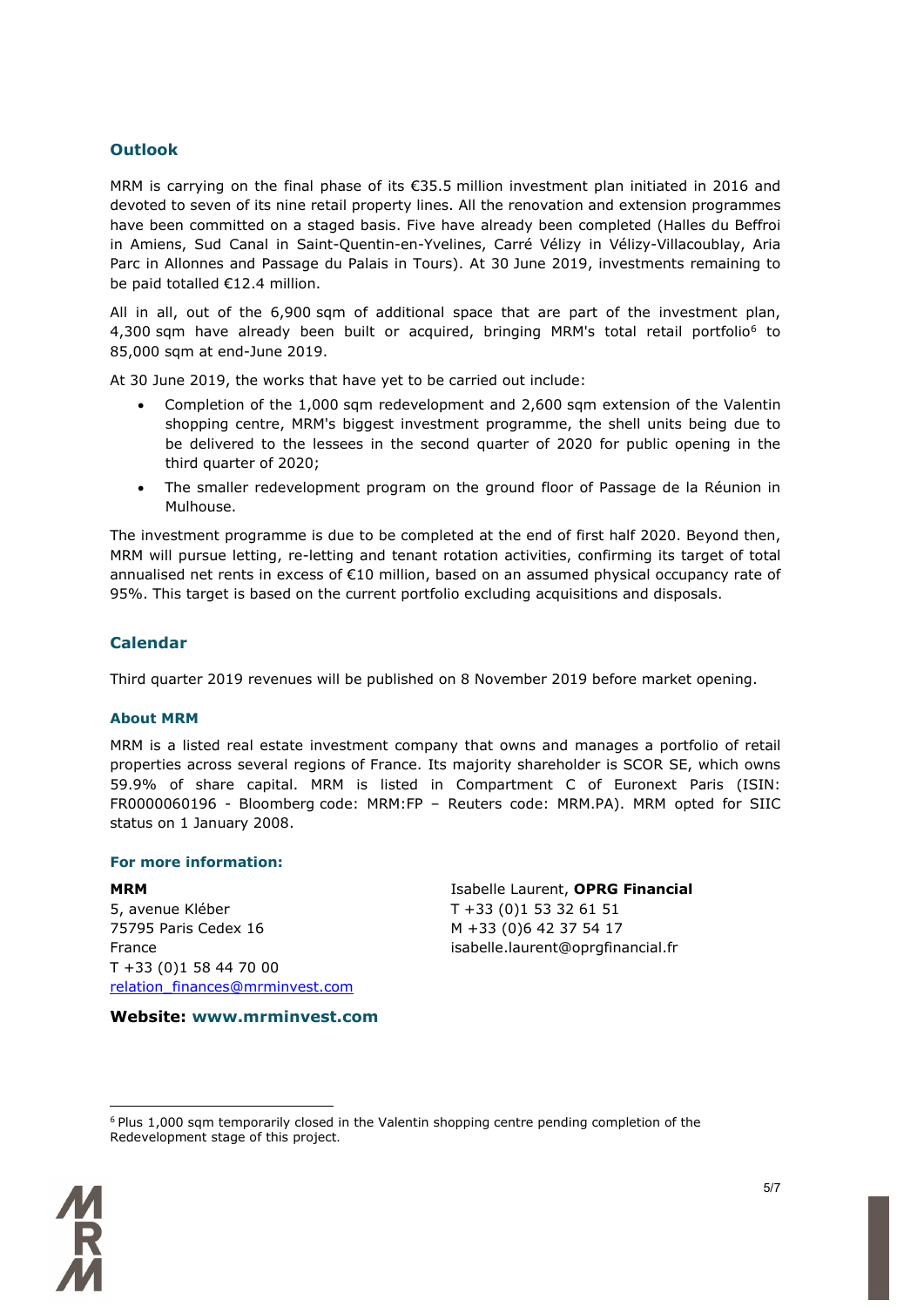#### **Appendix 1: Second quarter 2019 rental income**

| €m                        | 02 2019 | Q2 2018 | Change     | Change<br>like-for-like <sup>3</sup> |
|---------------------------|---------|---------|------------|--------------------------------------|
| Retail                    | 2.30    | 2.14    | $+7.4%$    | $+7.4%$                              |
| <b>Offices</b>            | -       | 0.26    | $-100.0\%$ | $\overline{\phantom{0}}$             |
| Total gross rental income | 2.30    | 2.40    | $-4.2%$    | $+7.4%$                              |

#### **Appendix 2: Simplified IFRS income statement**

| €m                                                            | H <sub>1</sub> 2019 | H <sub>1</sub> 2018 | Change   |
|---------------------------------------------------------------|---------------------|---------------------|----------|
| Net rental income                                             | 3.4                 | 3.2                 | $+5.5\%$ |
| Operating expenses                                            | (1.3)               | (1.4)               | $-9.7%$  |
| Provisions net of reversals                                   | (1.7)               | (0.4)               |          |
| Other operating income and expenses                           | 1.6                 | 0.2                 |          |
| Operating income before disposals and<br>change in fair value | 2.0                 | 1.6                 | $+29.9%$ |
| Net gains/(losses) on disposal of assets                      | (0.0)               | (0.1)               |          |
| Change in fair value of properties                            | 1.2                 | (5.2)               |          |
| <b>Operating income</b>                                       | 3.1                 | (3.8)               |          |
| Net cost of debt                                              | (0.6)               | (0.8)               | $-27.7%$ |
| Other financial income and expense                            | (0.1)               | (0.3)               |          |
| Net income before tax                                         | 2.4                 | (4.9)               |          |
| Tax                                                           |                     |                     |          |
| <b>Consolidated net income</b>                                | 2.4                 | (4.9)               |          |

#### **Appendix 3: Simplified IFRS balance sheet**

| €m                                   | 30 June<br>2019 | 31 December<br>2018 |
|--------------------------------------|-----------------|---------------------|
| Investment properties                | 163.3           | 159.1               |
| Assets held for sale                 | 0.2             | 5.7                 |
| Current receivables and other assets | 8.7             | 6.3                 |
| Cash and cash equivalents            | 11.9            | 13.5                |
| <b>Total assets</b>                  | 184.1           | 184.6               |
| Equity                               | 100.2           | 102.7               |
| Bank debt                            | 73.2            | 74.1                |
| Other debt and liabilities           | 10.7            | 7.8                 |
| <b>Total equity and liabilities</b>  | 184.1           | 184.6               |